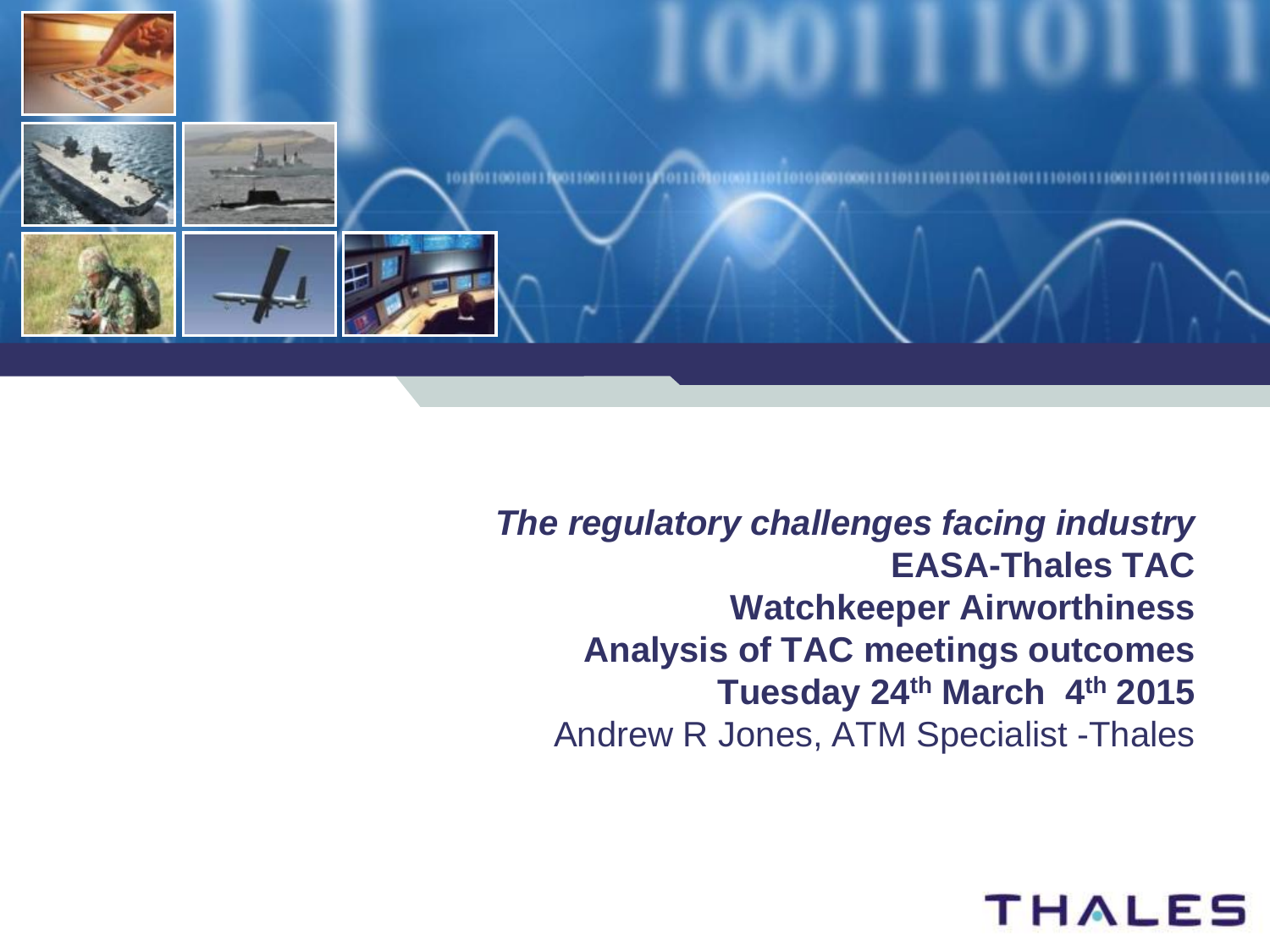- **Thales in the framework of a Technical Advice Contract (TAC) held a series of meetings related to the EASA regulatory procedures for civil type certification of Watchkeeper**
- **Thales provided EASA with a detailed introduction into the Watchkeeper system including the military certification process and the intended civil operation**

## *Rationale;*

- Watchkeeper is MAA certified and released to service by UK MOD
- Watchkeeper establishes a strong basis for Civil Certification ~ EASA/UK CAA
- **WK design and test programme is compliant with, or exceeds, the majority of the requirements of the UK Military Airworthiness Standards Def Stan 00-970 (design and airworthiness requirements) and Def Stan 00-55 (software)**
	- Compliance has been assessed against NATO STANAG 4671 by the MAA
	- Certification requirements for UAS are specifically contained in Def Stan 00-970 which effectively uses NATO STANAG 4671 as the core requirements document
	- STANAG 4671 (USAR) was based on CS-23 manned civil certification standard
	- UK MAA has awarded (October 2013) Statement of Type Design Assurance (STDA) to the WK system

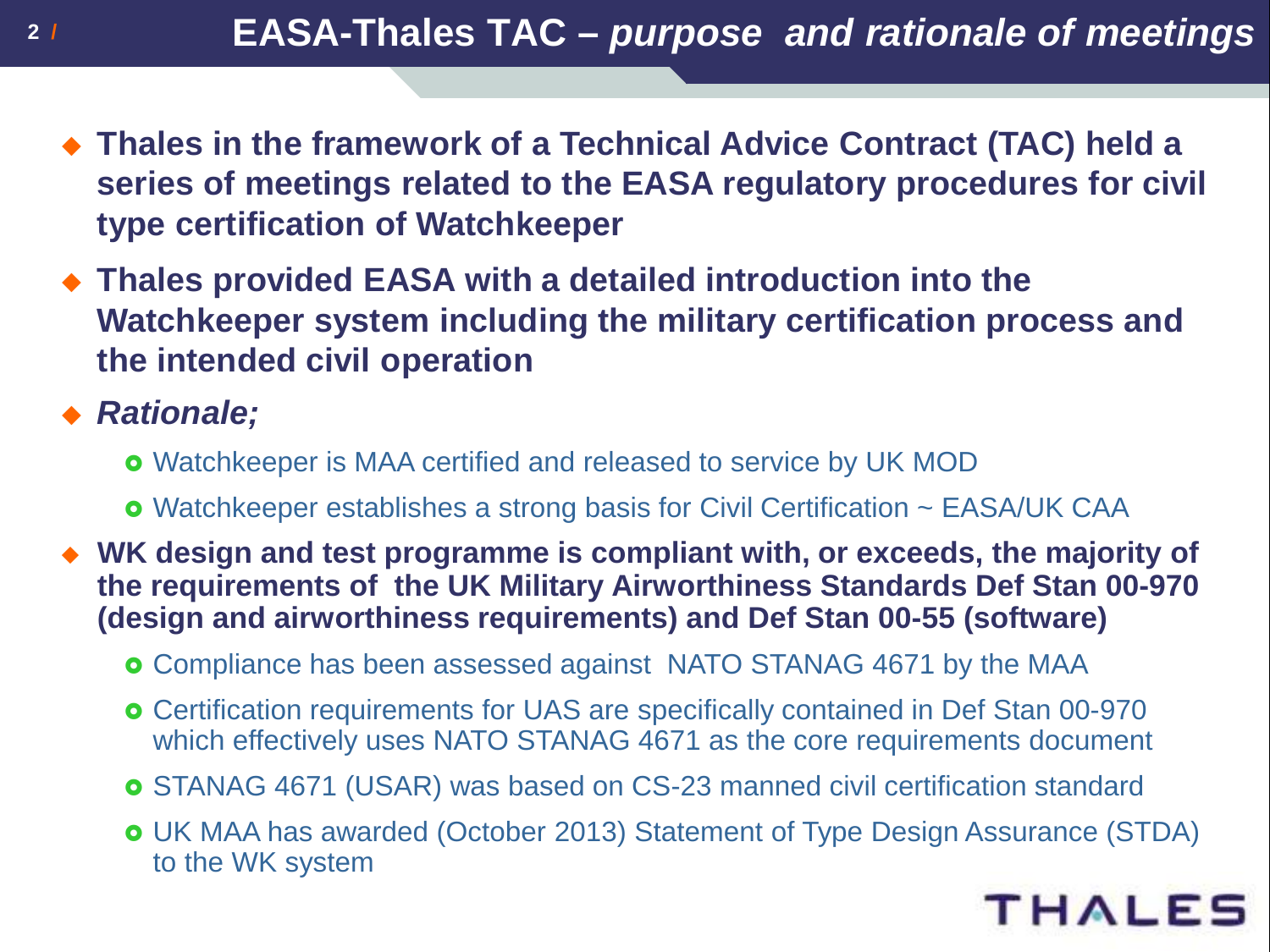#### **EASA provided an introduction into the main topics of Civil Certification and Operation;**

- Organization Approvals (DOA / POA)
- **o** Procedures for Civil Certification
- **o** Procedures including restricted type certification
- Operational aspects (airspace classes, special areas, etc.)

### **The main technical topics for discussion were:**

- **o** Detect and avoid
- **o** Automation of flight
- **o** Data Link system and provider (mobile, satellite, etc.)
- **o** Safety of complete RPAS
- **o** Flight Conditions for Permit to Fly

#### **The desired outcomes of the TAC, as agreed with Thales were:**

- Thales to better understand civil certification process and issues as well as civil operation
- **o** Identification of Special Conditions for civil certification
- **o** Identification of potential critical and challenging issues

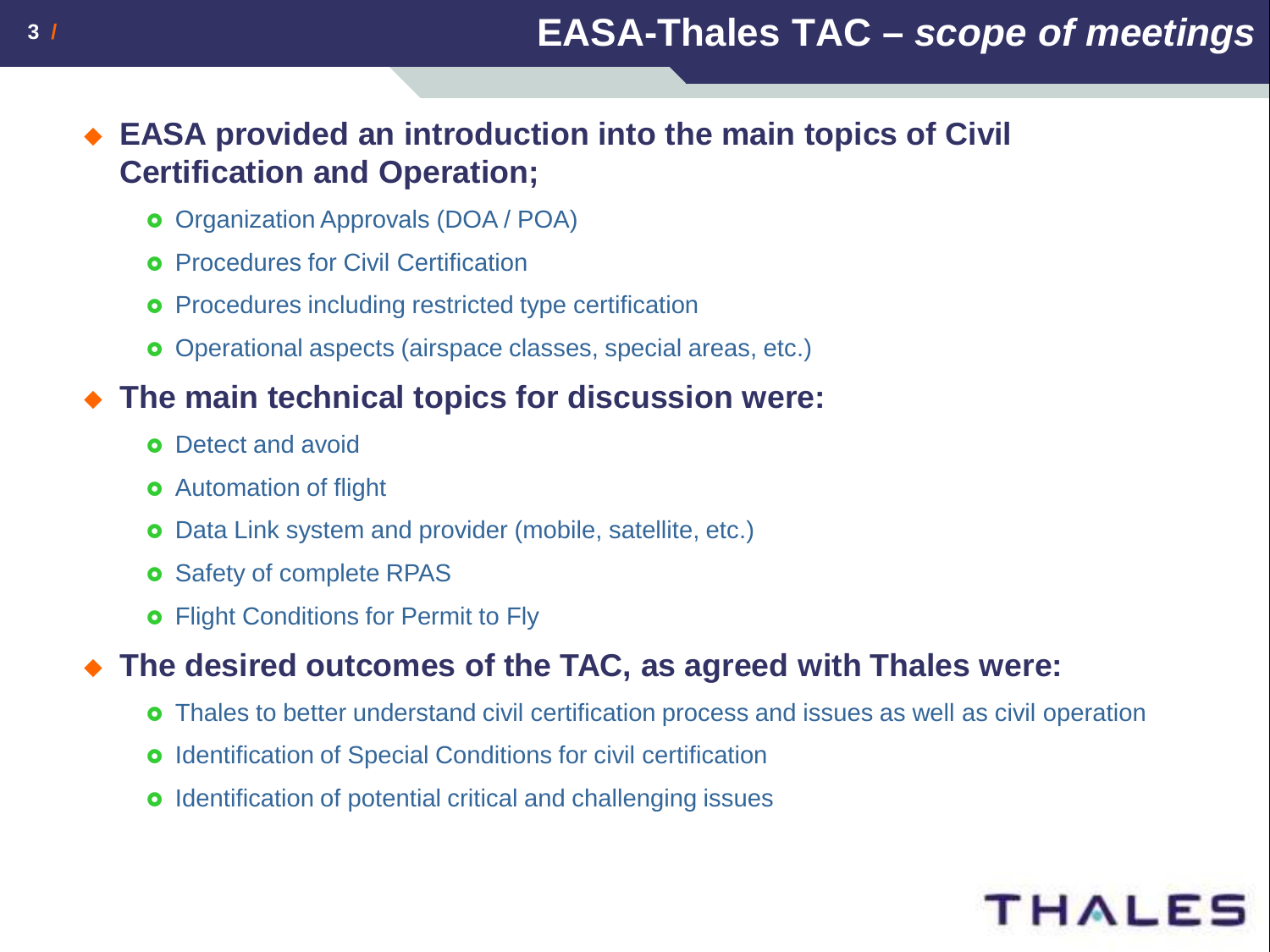- **Agreement on the basis of certification**
- **Approach to a restricted type certification**
- **An audit of the Watchkeeper safety assessment process**
- **Design assurance and production approval process**
- **Required levels of autonomy and pilot interaction**
- **Discussions with NAA to establish type of operation**



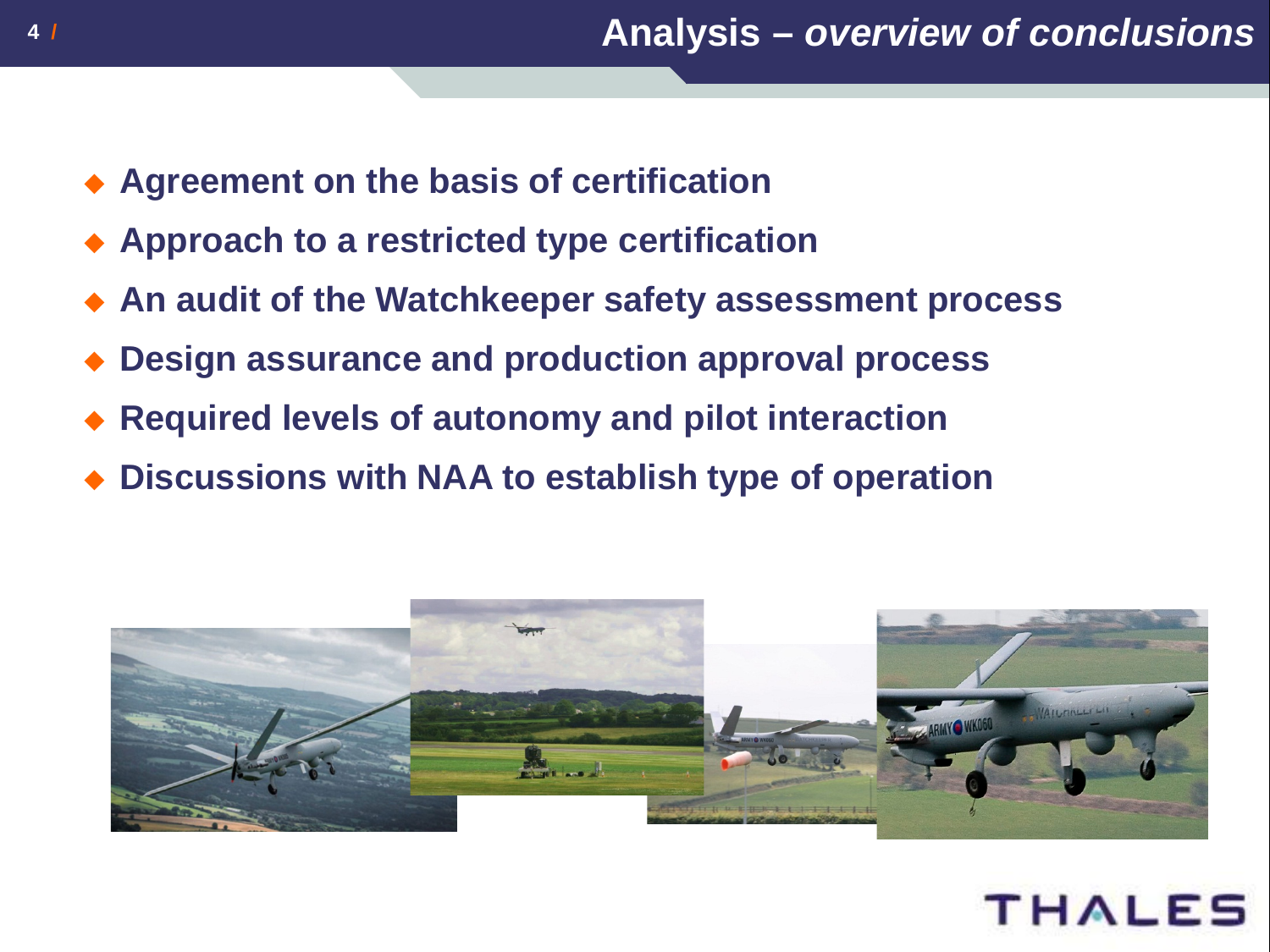## **Fundamental to an application for civil certification would be a formal discussion to agree the Basis for Certification**

- In the absence of RPAS airworthiness standards this would be essential to ensure a successful outcome.
- **o** It could act as a cut-off point beyond which an application would continue or be deferred or suspended depending on outcomes and market interest
	- This stage is considered crucial to help break the cycle of *"no market – no certification"*

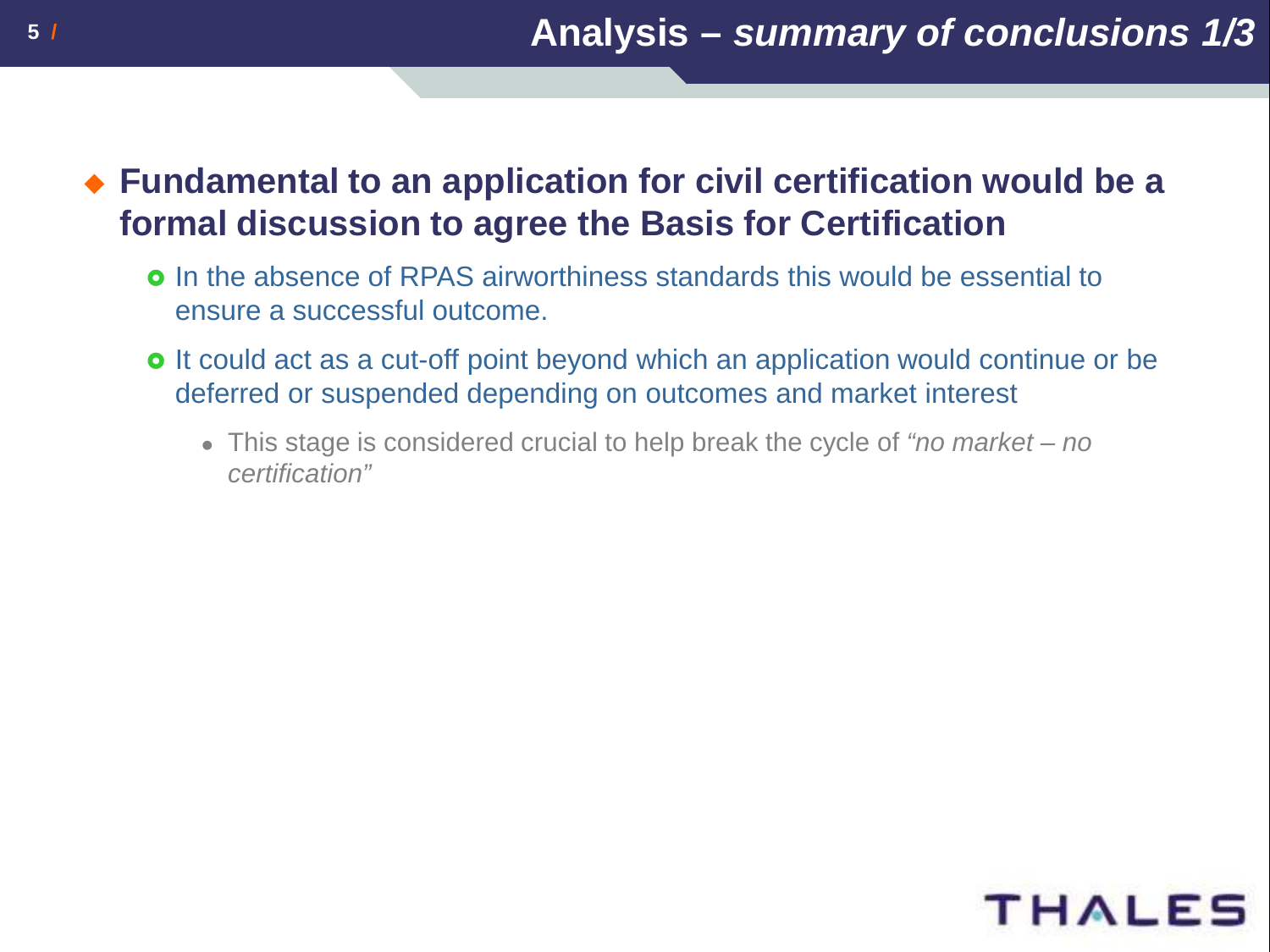- **An audit of the Watchkeeper safety assessment process should be conducted to establish the additional requirements to achieve a civil safety process**
- **An assessment of the Watchkeeper design assurance process will be required to establish the additional requirements to achieve the required equivalent civil design assurance levels**
- **To achieve civil DOA and POA, analysis of the relationship and structure of the organisations involved in Watchkeeper design and manufacture should be undertaken to establish compatibility with civil requirements**

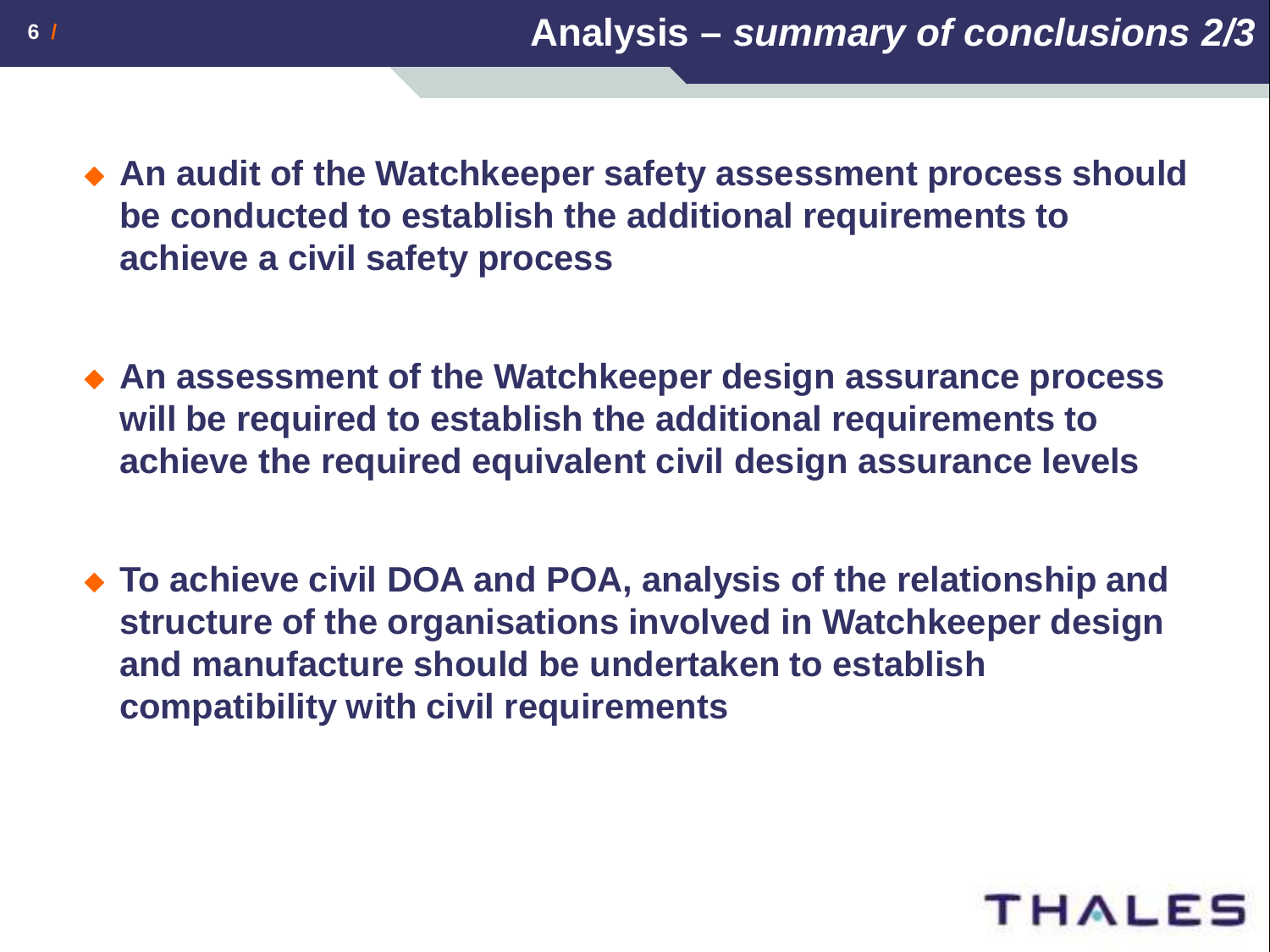- **Levels of autonomy and pilot interaction will need to be established in order to satisfy civil legal requirements for timely pilot intervention to the flight process**
- **Discussions with the national aviation authorities would be required to establish an acceptable civil type of -operation for Watchkeeper**
- **Discussions with EASA to establish the extent of fees and charges for an application for civil certification should be undertaken**

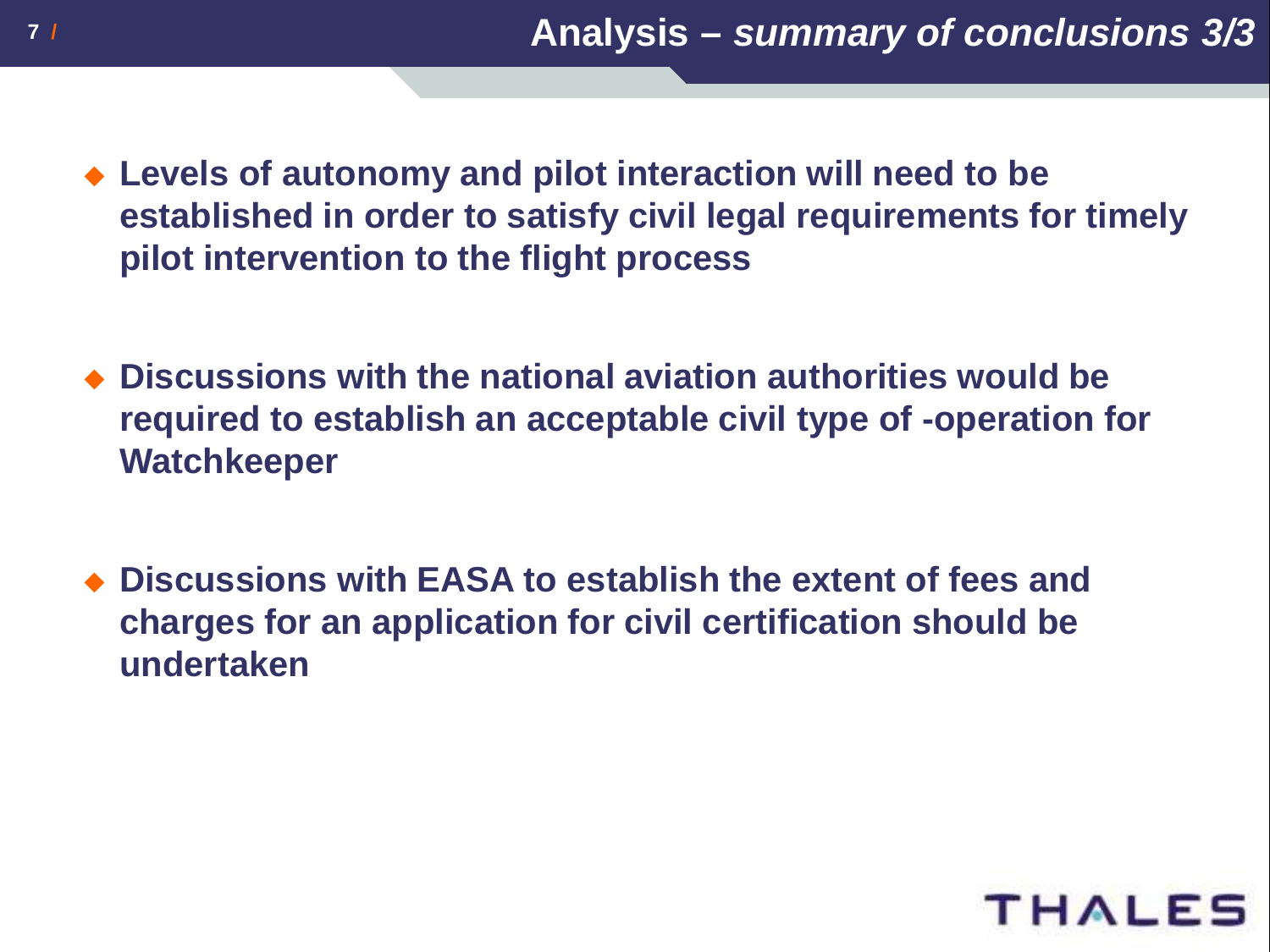| <b>Restricted airspace</b>                                                | <b>Controlled airspace</b>                                                                                                                                                                      | <b>Un-controlled airspace</b> |
|---------------------------------------------------------------------------|-------------------------------------------------------------------------------------------------------------------------------------------------------------------------------------------------|-------------------------------|
|                                                                           | DAA with collision avoidance<br><b>Regulated</b>                                                                                                                                                | DAA with separation provision |
| Certified by UK<br><b>MAA</b> for operations<br>in restricted<br>airspace | EASA Airworthiness and type certification x 11 requirements<br>п<br>System safety approval (AMC 1309)<br>п<br><b>Flight crew licencing</b><br>C <sub>2</sub> approval<br>Operator authorisation |                               |
|                                                                           | <b>Specific approval</b><br>Airworthiness: Risk mitigation<br>Licencing: Specific training<br>C2: demonstrations<br>Operator authorisation: with limitations                                    |                               |

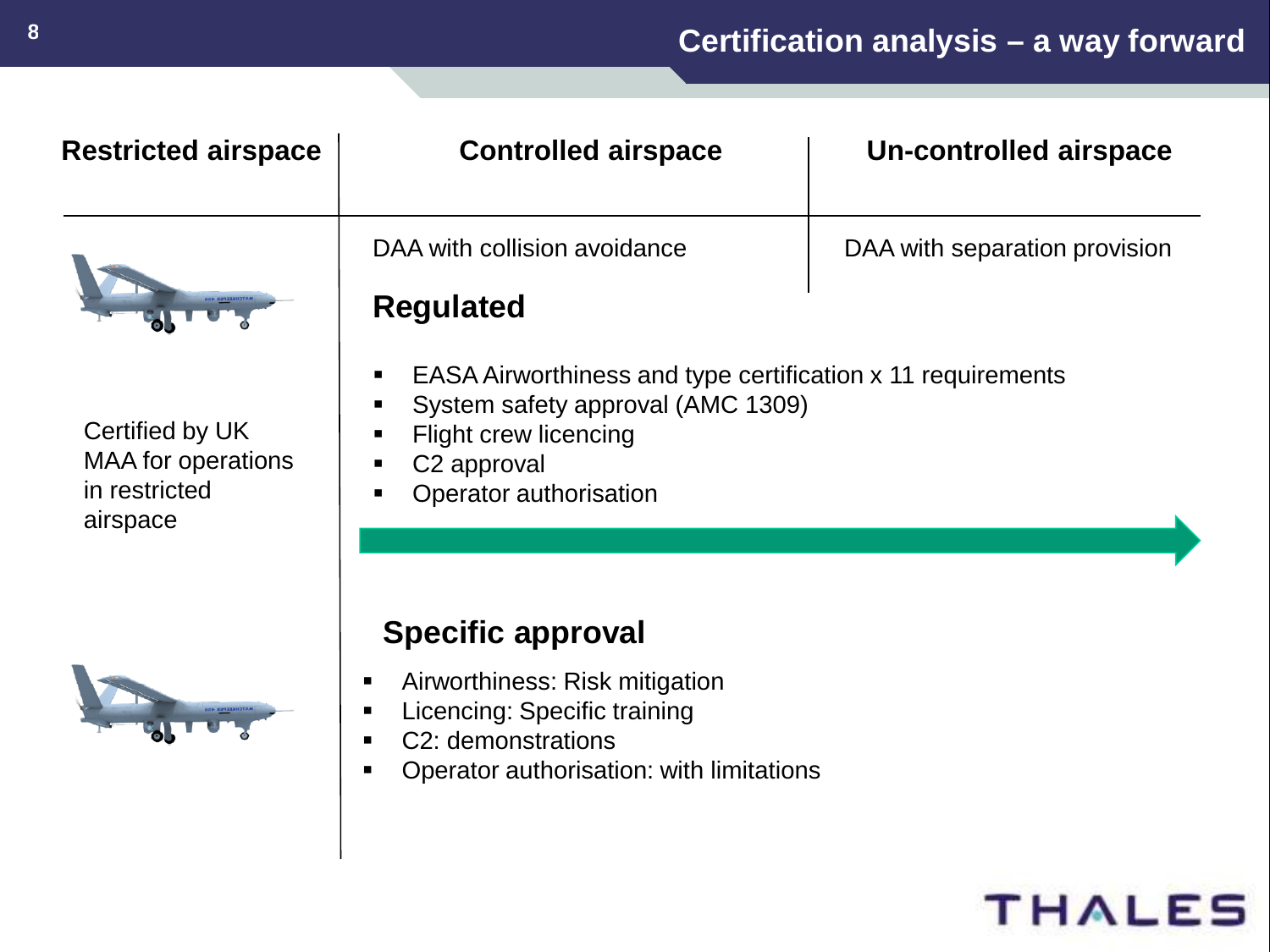#### **9 / RPAS certification – a way forward**